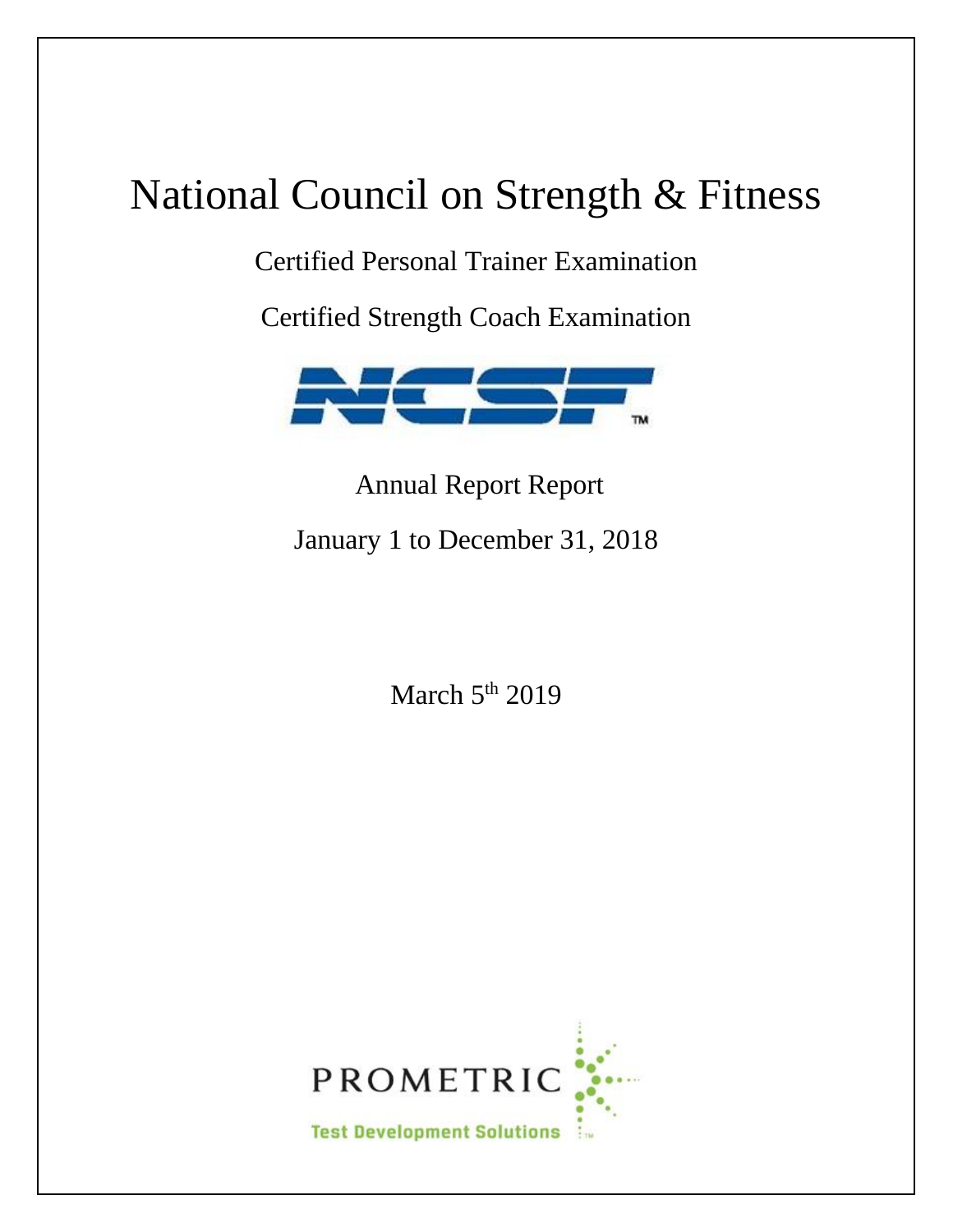### **BACKGROUND**

The National Council on Strength and Fitness (NCSF) is a professional, member-driven, education and credentialing organization for personal trainers, exercise science as well as strength and conditioning professionals. The NCSF is committed to serving the public through research, service, and advancement of the exercise profession.

The NCSF sponsors the Certified Personal Trainer examination. The purpose of this report is to document the test and item analysis performed by Prometric Test Development Solutions in an effort to evaluate the psychometric quality of the examination for the year 2018.

#### **COMPREHENSIVE TEST DEVELOPMENT**

In cooperation with Prometric Test Development Solutions, the NCSF develop and administers a legally defensible, psychometrically sound examination. The processes and procedures used to develop and maintain these exams are summarized in the table below.

| Test Design   | <b>Job Analysis</b>             | Define the tasks, knowledge, and skill important for performing the<br>specified role |
|---------------|---------------------------------|---------------------------------------------------------------------------------------|
|               | <b>Test</b>                     | Subject matter experts (SMEs) review the importance and determine                     |
|               | Specifications                  | how many items should be written to each objective                                    |
|               | <b>Test Definition</b>          | Defines the purpose, scope, target population, general topics, duration,              |
|               |                                 | number of forms, number of items and types of items                                   |
|               | <b>Item Writing</b>             | Provide training on item writing to meet the test specifications and                  |
| Item          |                                 | amounts listed in the blueprint                                                       |
| Development   | <b>Technical Item</b>           | Review items for language and technical accuracy                                      |
|               | <b>Reviews</b>                  |                                                                                       |
|               | <b>Item Analysis</b>            | Compute statistics that measure item performance                                      |
|               | <b>Item Selection</b>           | Assign items for inclusion on final forms, discarding or rewriting                    |
|               | <b>Form Assembly</b>            | Distribute items across forms so that each form meets the specifications              |
|               |                                 | of the blueprint plan and remain equally difficult                                    |
| Psychometrics | <b>Beta Test</b>                | Evaluate items and examinations before scored use                                     |
|               | <b>Standard</b>                 | Set the cut score                                                                     |
|               | <b>Setting</b>                  |                                                                                       |
| In-service    | <b>Maintain</b><br><b>Exams</b> | Conduct ongoing analysis of item and test statistics and revise test<br>periodically  |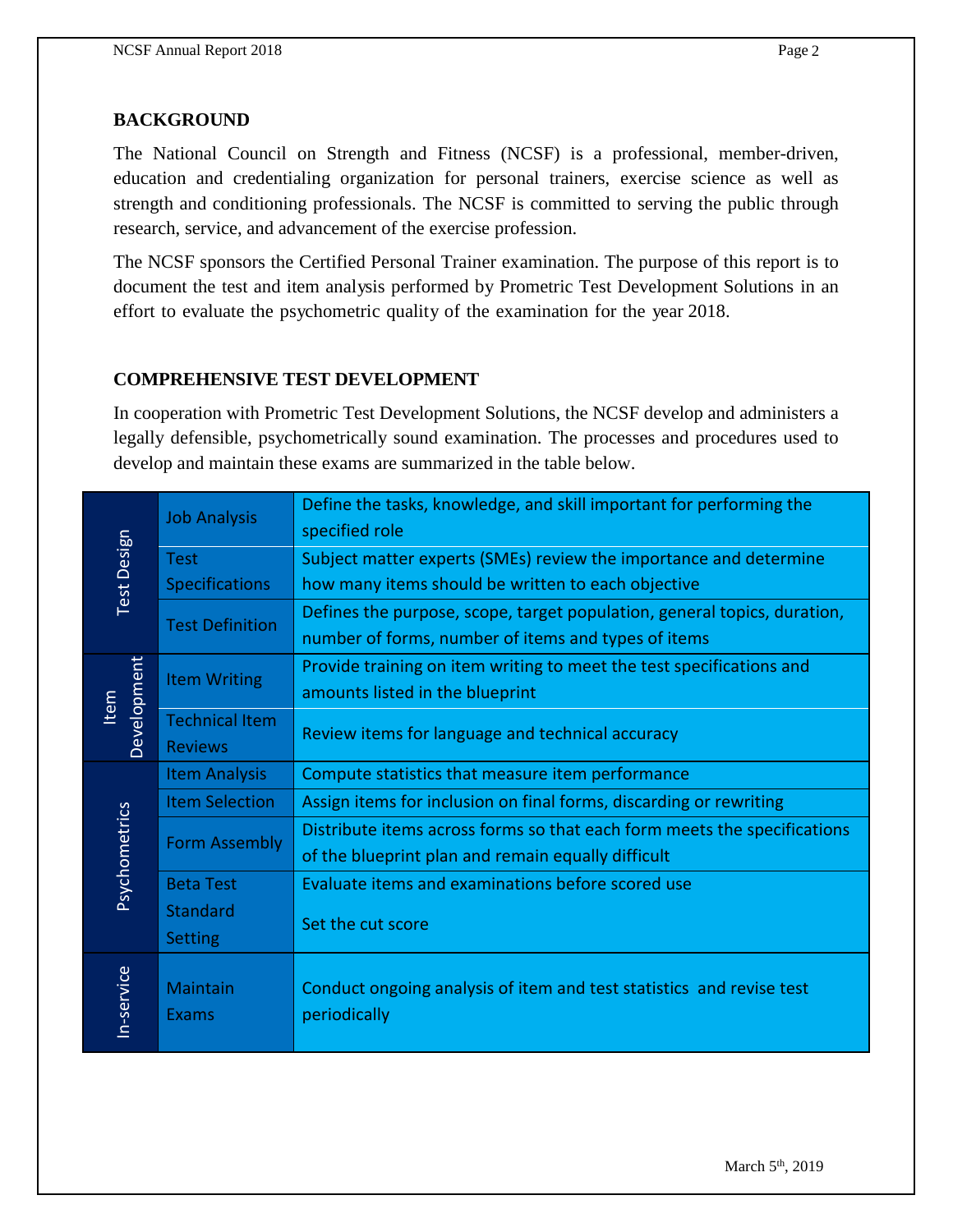# **TEST DESIGN: CONDUCTING A JOB ANALYSIS STUDY TO DETERMINE TEST SPECIFICATIONS**

NCSFBC test design process starts by conducting a job analysis. Job analysis is designed to determine the tasks performed on a job as well as the critical knowledge and/or skills needed to adequately perform those tasks. For purposes of developing NCSF examinations, the job analysis identified important tasks and knowledge necessary for competent performance as a personal trainer. Job analysis is also a highly appropriate and useful method for gathering information to inform continuing education and professional development efforts.

## **ITEM DEVELOPMENT: VALID PROCESSES FOR DEVELOPING TEST ITEMS**

The NCSF and Prometric work together to write relevant examination items and construct valid test forms according to the approved test specifications. Prometric test developers assists NCSF subject-matter experts in writing and reviewing exam items to achieve the following outcomes:

- The option indicated as the item key has been correctly identified.
- The language of each item is clear and unambiguous.
- The item is appropriately classified in terms of the test plan or blueprint; and valid references have been provided.
- Items are appropriately difficult and not encumbered with irrelevant sources of difficulty (such as inappropriately complex sentence construction or difficult vocabulary).
- Items are free from content inaccuracies.
- Language, symbols, words, phrases, or examples that can be regarded as sexist, racist, or otherwise potentially offensive, inappropriate, or negative toward any group is identified and removed. Additionally, each item is reviewed for possible bias in language or social context.

# **PSYCHOMETRICALLY SOUND TEST CONSTRUCTION PROCESSES FOR VALID EXAMS**

NCSF approved examination items are assembled into multiple test forms in accordance with the pre-determined test specifications, ensuring that the appropriate number of items from each knowledge, skill or ability area is incorporated in to each form. As one or more test forms are assembled, pretest and operational test item data is used to anticipate the statistical characteristics of each form. This data is used to verify adequate test functioning and test form comparability. Test analysis assures that test forms exhibit expected pass rates, adequate reliability and pass/fail decision consistency, tolerable measurement error, expected item response consistencies and interrelationships between test parts, adequate response times and comparability between forms. These attributes are critical to valid interpretation and use of test scores.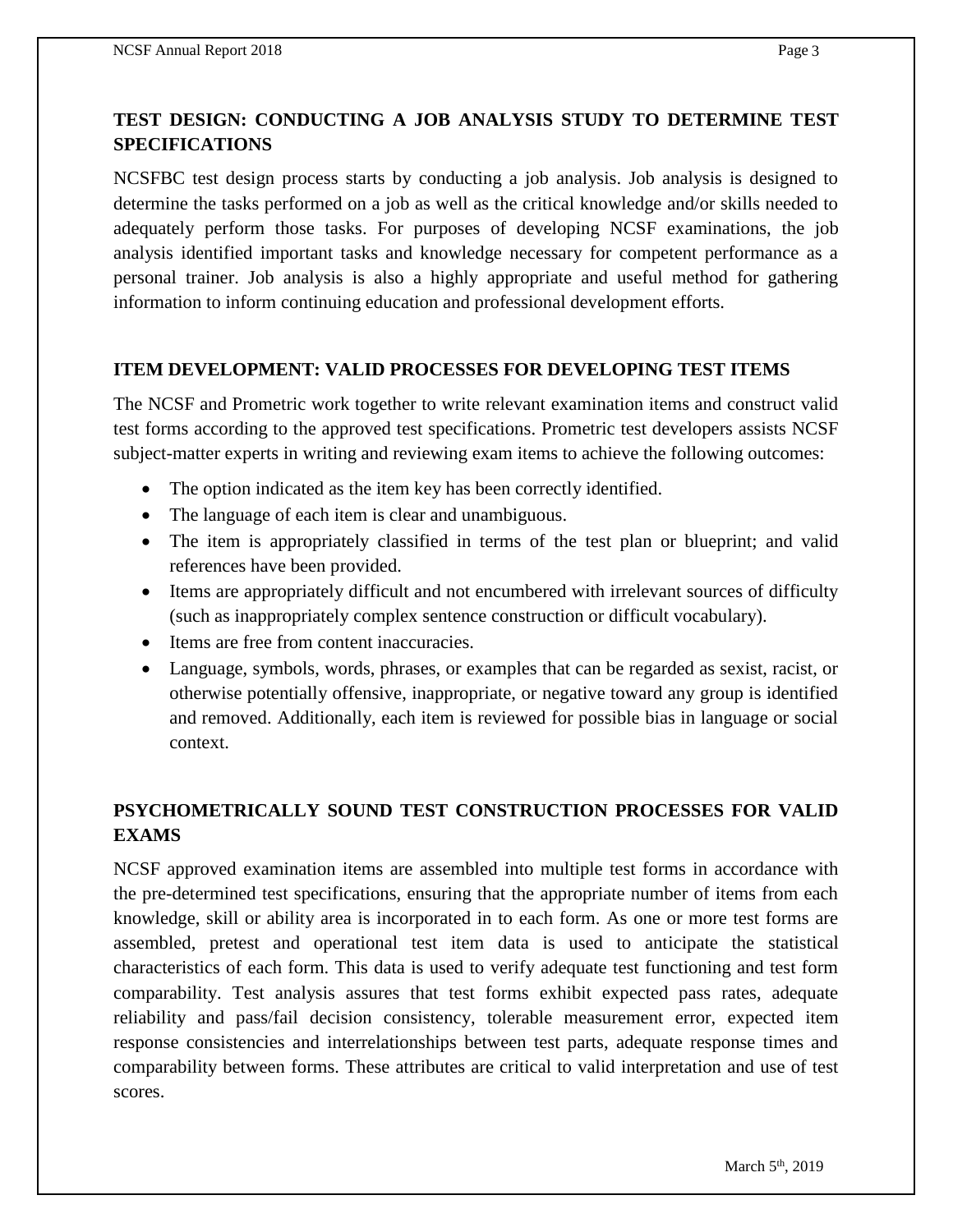### **NCSF Form Assembly and Item Selection Criteria**

After the completion of a standard setting, the cut scores for subsequent NCSF (CPT and CSC) exam forms are determined using a section pre-equating method.

### **Section Pre-Equating Form Assembly Criteria**

With section pre-equating, the new form(s) are equated back to the old (base) form with which they have items in common. Prometric psychometric staff members assemble the new forms with a common equating item block of 40% of total operational items from the corresponding base form. Other operational items are selected from the bank of useable items with statistics from prior administrations.

To maintain the reliability and performance of the new forms all operational items are excluded from selection if their item statistics fall outside the following ranges:

- a. A point-biserial value less than or equal to 0.15
- b. A p-value of less than or equal to 0.25
- c. A p-value greater than 0.96

The following item selection criteria are adopted to maintain the comparability across forms:

- a. For the common equating block, items are selected so that
	- 1) they are proportional to the content blueprint and
	- 2) the distribution of item difficulty follows that of the base form.

b. All operational items (including equater items) are selected to meet the content blueprint. Conscious efforts are made so that the distribution of the item statistics matches that of the base form. The average difficulty of operational items and standard deviation are close to those of operational items in base form.

The common block's average difficulty and standard deviation are the same or close to those of operational items on the base form. The resulting equating block can be treated as a "mini-set" of the operational items from the base form.

### **THE CERTIFIED PERSONAL TRAINER EXAM**

The Certified Personal Trainer exam is a computer based test. Candidates need to complete the examination within 180 minutes. A total of four forms were in the field in 2018. These forms consisted of 150 multiple-choice items each, 125 of which were scored and 25 were unscored. Prior to November of 2018 Form I and Form J were in the field with a cut score to pass the examination of 72 for Form I and 73 for Form J of the operational items. Beginning November 2018 of Form K and Form L were in the field with a cut score to pass the examination of 72 on Form K and 73 on Form L of the operational items.

### **TEST FORM ANALYSIS**

March 5<sup>th</sup>, 2019 Table 1 provides the summary statistics of the NCSF examination for each form. The table includes the total number of candidates, pass rates for forms, the number of scored (operational) items in the examination, the score range (i.e., minimum and maximum total raw score), the median score, the mean score, the standard deviation of scores, and the skewness and kurtosis of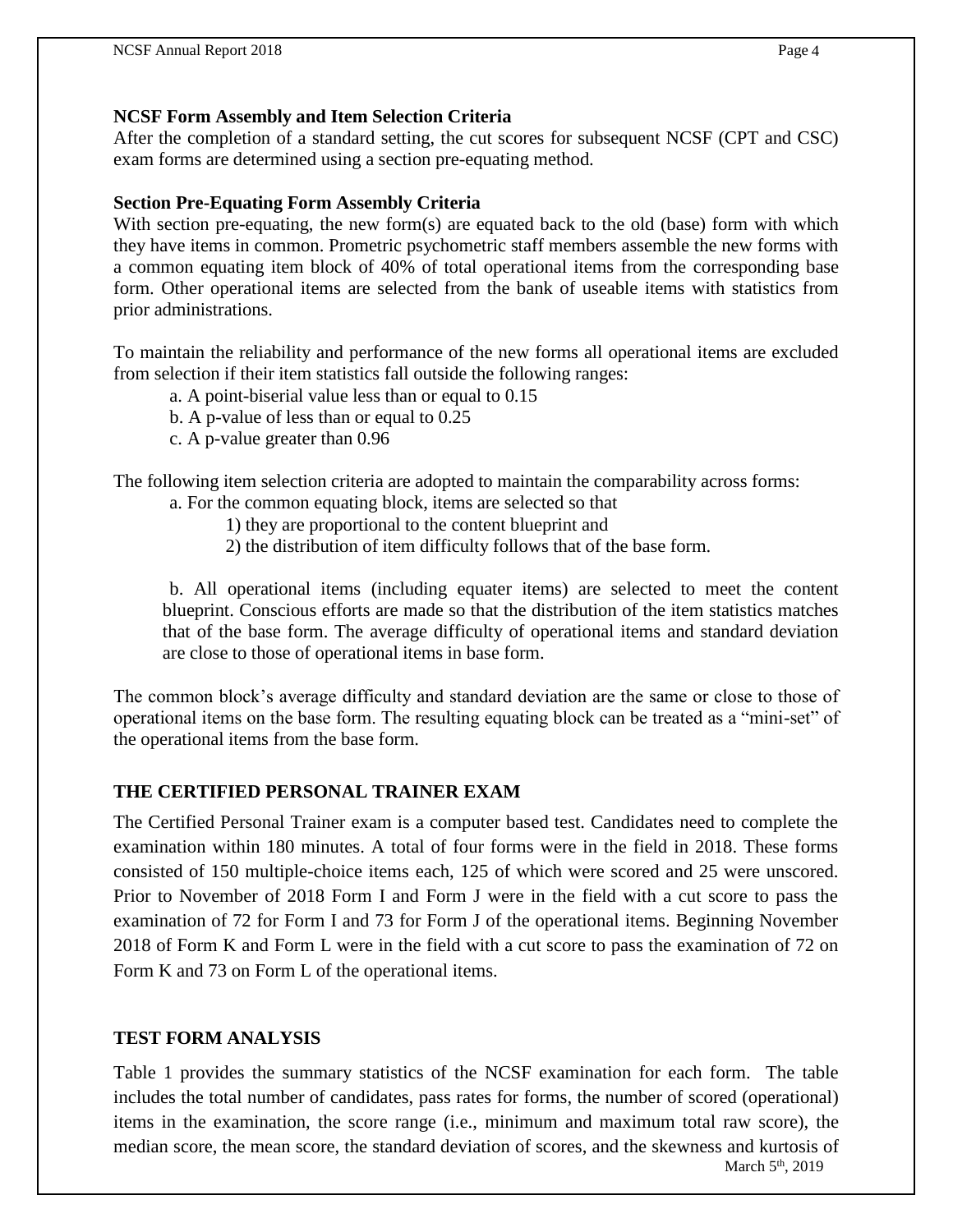#### NCSF Annual Report 2018 Page 5

The skewness indicates the degree of asymmetry in the distribution of scores. A positive value indicates that the tail of the distribution stretches toward higher scores; a negative value indicates that the tail extends toward the lower scores. The kurtosis indicates the degree of peakedness in a distribution of scores. The Pearson Kurtosis of a normal distribution is 3.0. As Figure 1 to Figure 4 also show, the score distribution of the NCSF CPT examination forms are close to normal (values range from -0.46 to -0.76), and are also close to normal with respect to kurtosis (values range from 2.28 to 2.99).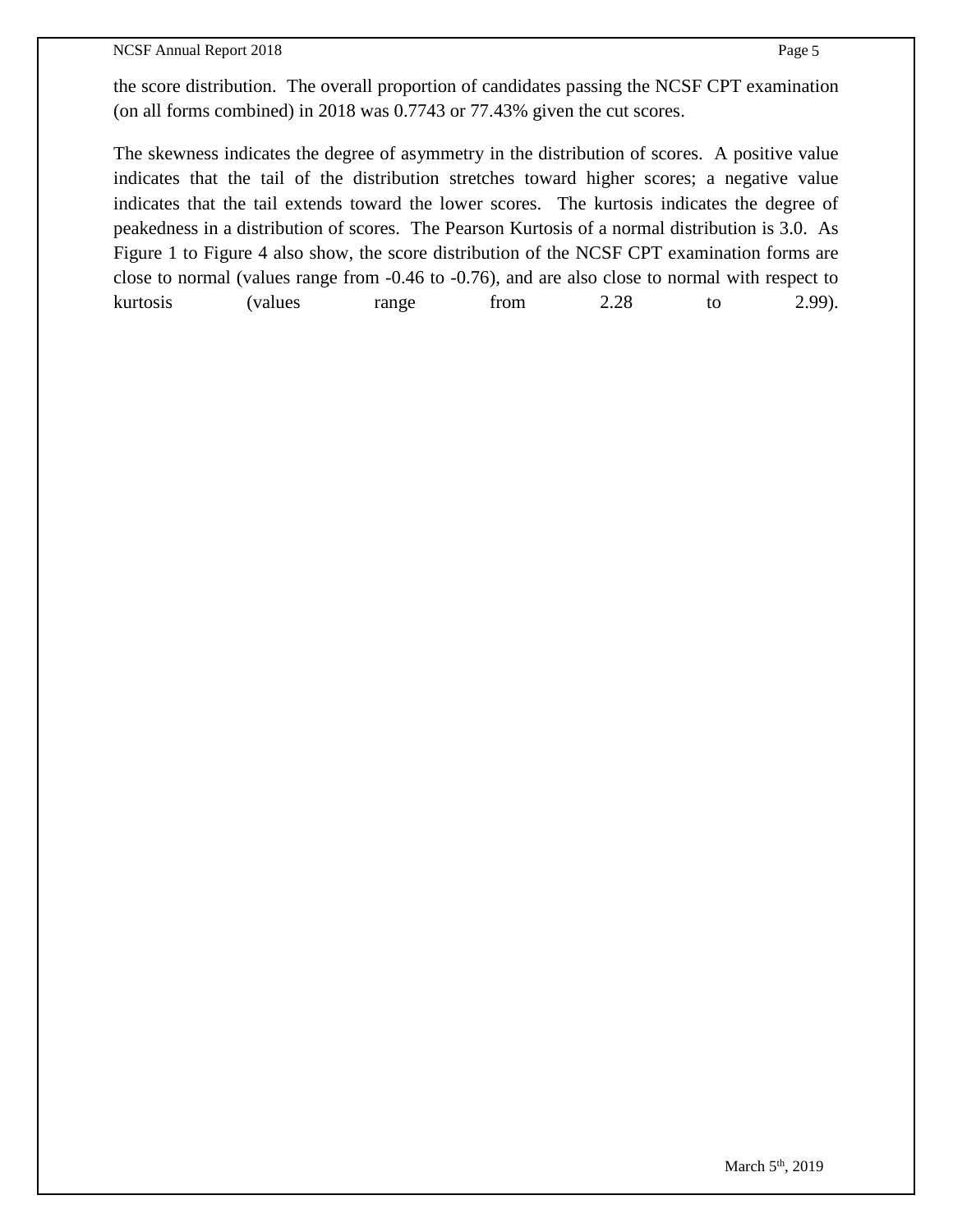|                                     | <b>Form I</b> | Form J  | <b>Form K</b> | Form L  |
|-------------------------------------|---------------|---------|---------------|---------|
| Number of candidates                | 1025          | 1023    | 121           | 130     |
| Proportion passing                  | 0.79          | 0.75    | 0.78          | 0.81    |
| # of operational Items              | 125           | 125     | 125           | 125     |
| Maximum score                       | 123           | 123     | 121           | 119     |
| Median score                        | 91            | 92      | 89            | 93      |
| Minimum score                       | 36            | 32      | 13            | 36      |
| Mean score                          | 88.53         | 88.15   | 87.26         | 89.09   |
| <b>Standard Deviation of scores</b> | 19.35         | 20.56   | 21.26         | 18.87   |
| <b>Skewness</b>                     | $-0.48$       | $-0.46$ | $-0.57$       | $-0.76$ |
| Kurtosis                            | 2.47          | 2.28    | 2.92          | 2.99    |
| <b>Summary Item Statistics</b>      |               |         |               |         |
| Mean Item Difficulty $(P+)$         | 0.71          | 0.71    | 0.70          | 0.71    |
| St. Dev. of Item Difficulty         | 0.14          | 0.13    | 0.15          | 0.14    |
| Mean Item Discrimination (Biserial) | 0.50          | 0.52    | 0.54          | 0.50    |
| St. Dev. of Item Discrimination     | 0.16          | 0.14    | 0.18          | 0.22    |

**Table 1: NCSF CPT Exam Summary Test Statistics, January 1, 2018 — December 31, 2018**

Table 1 also includes the mean and the standard deviation for the item difficulty index (P+) and item discrimination (point-biserial correlation and biserial) for each form. The difficulty index indicates the proportion of candidates that answered the item correctly. The mean P+ is the average of the proportions of candidates answering the items correctly averaged across all items included in the score. The standard deviation  $P+$  is the standard measure of dispersion of  $P+$ values around the mean P+.

The point-biserial correlation is the Pearson Product-Moment correlation. It correlates how candidates score on individual dichotomously-scored (correct or incorrect) items with how they score on the exam overall, so it is called an item-total correlation and is an indication of how well individual items discriminate between higher ability and lower ability candidates. A high positive point-biserial correlation suggests that candidates who performed well on the item also performed well overall, while candidates who did not perform well on the item did not perform well overall. The mean point-biserial correlation is the average of the item-total correlations averaged across all items included in the score. Biserial correlation is another kind of item-total correlation that is used with a dichotomized variable (correct vs. incorrect item scores) and a continuous variable (total scores). It assumes the continuous variable is normally distributed, tends to be systematically larger than the point-biserial correlation, and differs from the pointbiserial correlation more at the extremes of the distribution. The standard deviation of a biserial correlation is the standard measure of dispersion of biserial correlations around the mean biserial correlation.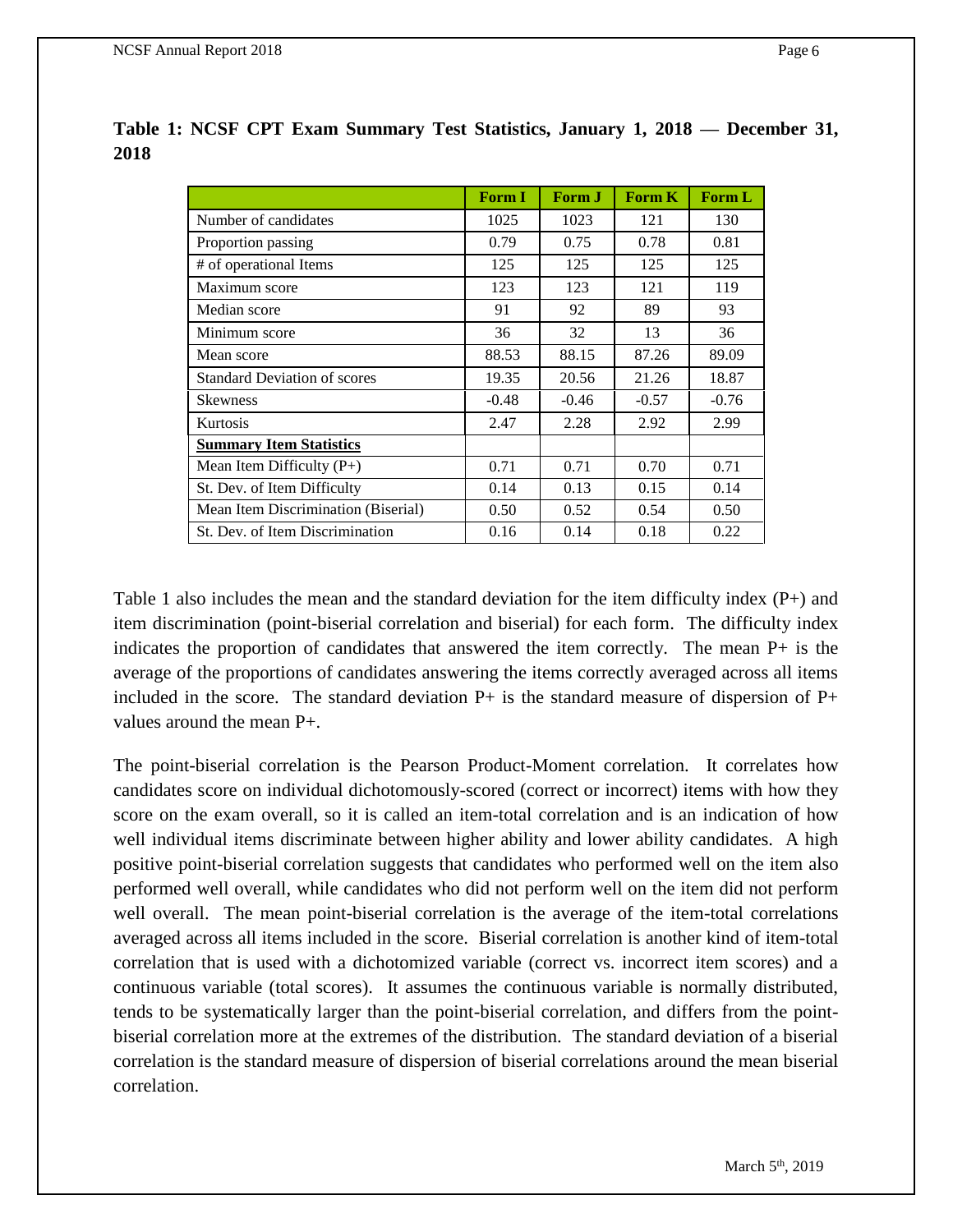

### **Figure 1: NCSF CPT Exam Form I Score Frequency Distribution 2018**

**Figure 2: NCSF CPT Exam Form J Score Frequency Distribution 2018**

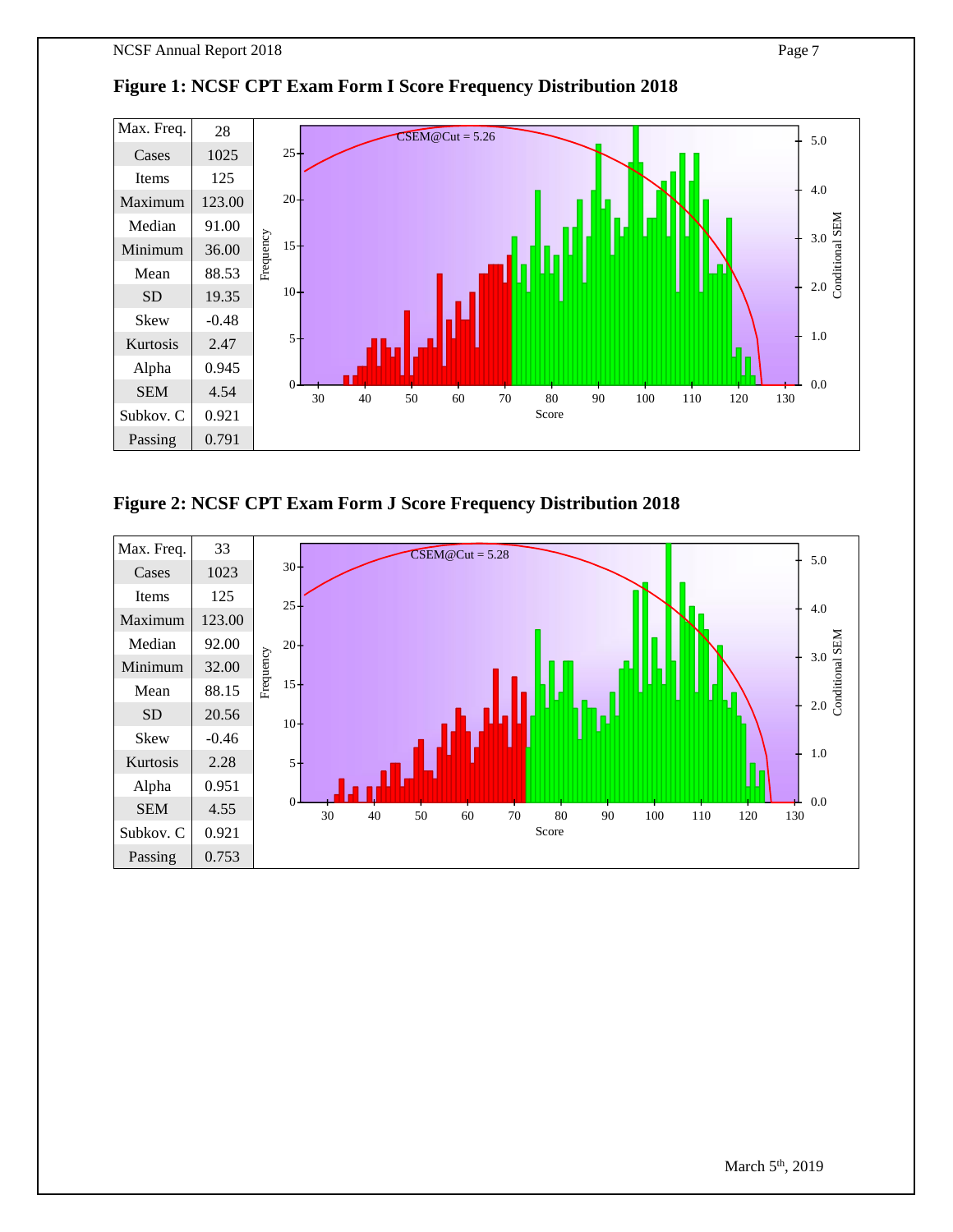



**Figure 4: NCSF CPT Exam Form L Score Frequency Distribution 2018**

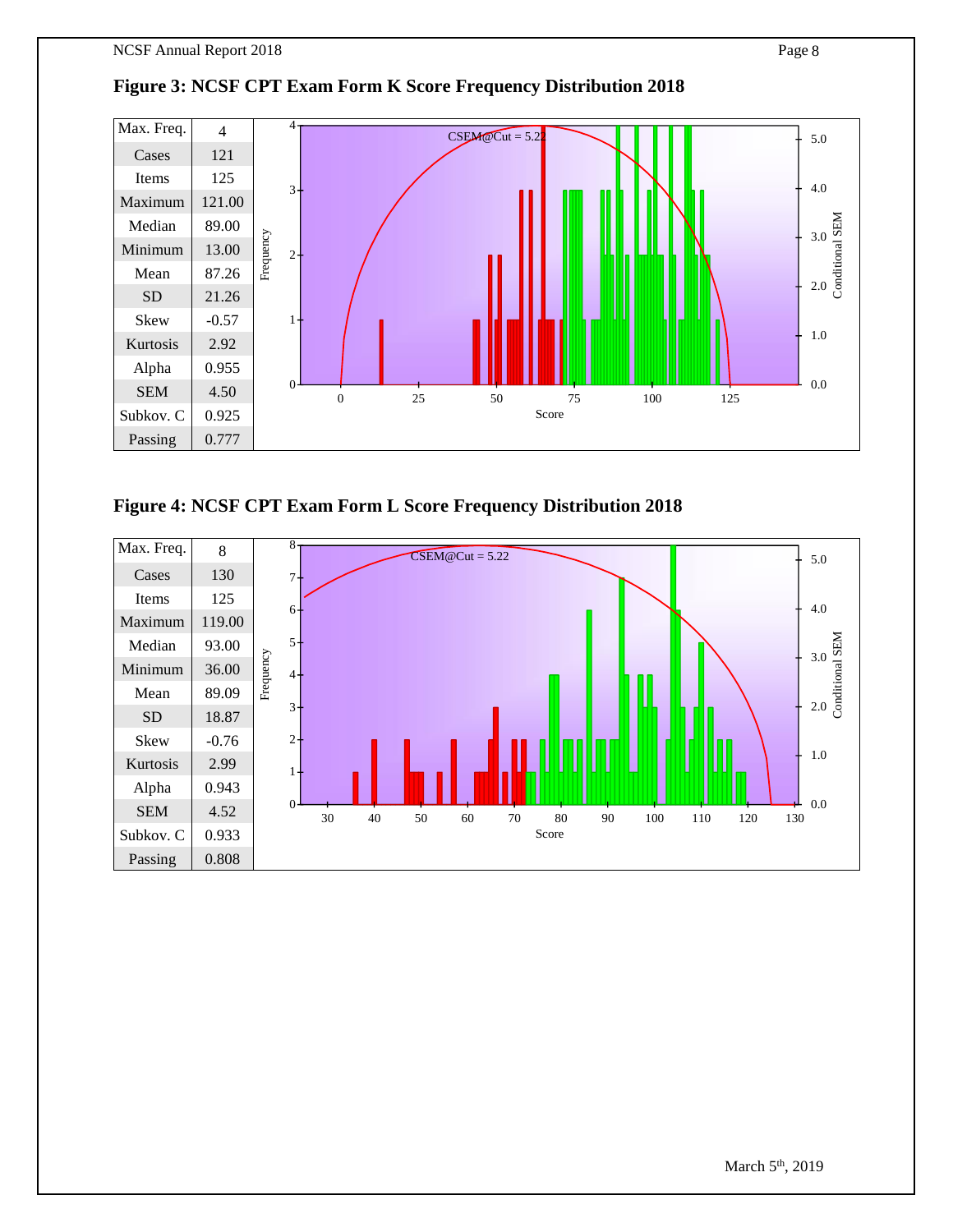### **RELIABILITY AND DECISION CONSISTENCY STATISTICS**

Internal consistency reliability estimates were computed using Cronbach's coefficient alpha (Cronbach, 1951) among each of the scales in the test, given by:

$$
\alpha_X = \frac{n}{n-1} \left( 1 - \frac{\sum S_i^2}{S_x^2} \right)
$$

where *n* is the number of items,  $\sum S_i^2$  is the sum of the item variances, and  $S_X^2$  is the variance of score *X.* Cronbach's alpha is a generalization of the KR20 when data are dichotomous.

The SEM is an estimate of the standard deviation of the distribution of observed scores around the true score. The SEM can be interpreted as an index of expected variation occurring if the same examinee was tested repeatedly on different forms of the same test without benefiting from practice or being hampered by fatigue.

The SEM of a raw score is computed from the reliability estimate  $(a<sub>x</sub>)$  and the standard deviation  $(SD_x)$  of the scores by the formula:

$$
SEM_X = SD_X \sqrt{1 - \alpha_X}
$$

Table 2 below presents the internal consistency reliability estimate (KR-20) and the associated standard error of measurement for the total Forms I  $\&$  J and for each domain in each of the two forms and for the total.

Table 3 below reports the Decision consistency. Decision consistency measures the extent to which classifications based on test scores match the decisions based on scores from a second, parallel form of the same test. The single decision consistency estimates using formula presented by Subkoviak (1976) and the conditional SEM (CSEM) at the cut score are reviewed.

Decision consistency estimates were computed using the Subkoviak statistic. The Subkoviak statistic provides an estimate of the decision consistency of a pass/fail decision. Using the passing score selected, it estimates the probability that an individual would receive the same decision on two separate administrations of the test. The Subkoviak C statistic uses KR-20 (Alpha) as a reliability estimate and assumes that scores are characterized by the compound binomial distribution. The Subkoviak C is estimated as suggested by Lord and Novick (1968, p. 525).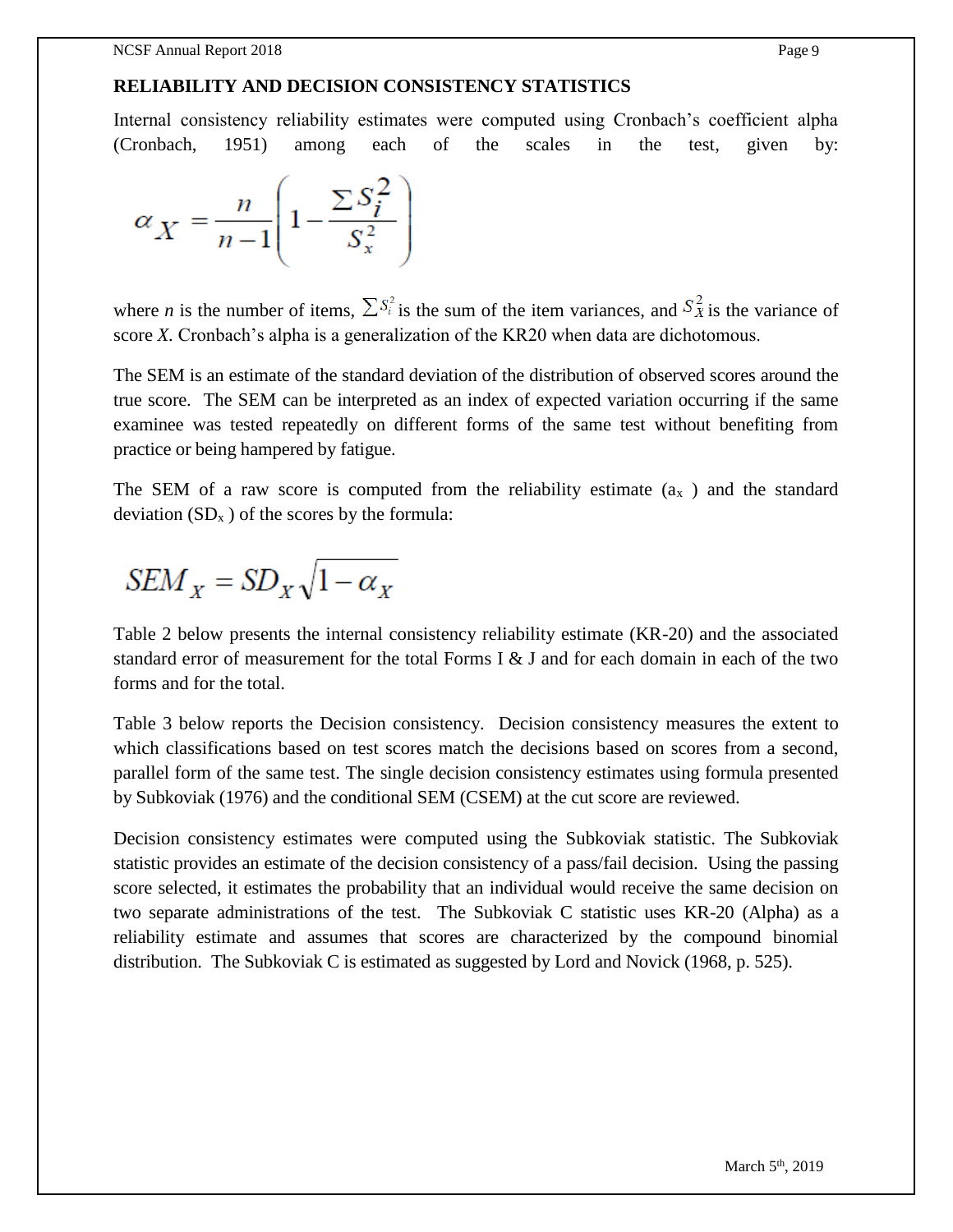# **Table 2: Reliability statistics for Forms I, J, K and L in total and by domain**

|                                    |                | Form I             |               | Form J     |                    |           |            |
|------------------------------------|----------------|--------------------|---------------|------------|--------------------|-----------|------------|
| <b>Domain</b>                      | # Items        | <b>Reliability</b> | SD            | <b>SEM</b> | <b>Reliability</b> | <b>SD</b> | <b>SEM</b> |
| <b>Functional Anatomy</b>          | 19             | 0.727              | 3.47          | 1.81       | 0.730              | 3.44      | 1.79       |
| <b>Exercise Physiology</b>         | 12             | 0.630              | 2.34          | 1.43       | 0.656              | 2.36      | 1.38       |
| Physical Activity and Health       |                |                    |               |            |                    |           |            |
| Promotion                          | 8              | 0.549              | 1.53          | 1.03       | 0.671              | 1.74      | 1.00       |
| Screening, Evaluation and          |                |                    |               |            |                    |           |            |
| Professional Practice              | 17             | 0.689              | 2.88          | 1.6        | 0.735              | 2.99      | 1.54       |
| Nutrition                          | 12             | 0.700              | 2.58          | 1.41       | 0.731              | 2.76      | 1.43       |
| Weight Management                  | $\,8\,$        | 0.642              | 1.84          | 1.1        | 0.645              | 2.01      | 1.20       |
| <b>Exercise Prescription and</b>   |                |                    |               |            |                    |           |            |
| Programming Considerations         | 23             | 0.750              | 4.03          | 2.02       | 0.817              | 4.5       | 1.93       |
| <b>Training Instruction</b>        | 20             | 0.687              | 3.18          | 1.78       | 0.704              | 3.52      | 1.91       |
| <b>Considerations for Special</b>  |                |                    |               |            |                    |           |            |
| Populations                        | 6              | 0.628              | 1.66          | 1.01       | 0.519              | 1.48      | 1.03       |
| <b>Total Form</b>                  | 125            | 0.945              | 19.35         | 4.54       | 0.951              | 20.56     | 4.55       |
|                                    |                |                    | <b>Form K</b> |            |                    | Form L    |            |
| <b>Domain</b>                      | # Items        | <b>Reliability</b> | SD            | <b>SEM</b> | <b>Reliability</b> | SD        | <b>SEM</b> |
| <b>Functional Anatomy</b>          | 15             | 0.758              | 3.13          | 1.54       | 0.619              | 2.60      | 1.60       |
| <b>Exercise Physiology</b>         | 10             | 0.685              | 2.2           | 1.23       | 0.639              | 2.18      | 1.31       |
| <b>Health and Physical Fitness</b> | 14             | 0.705              | 2.75          | 1.49       | 0.761              | 2.87      | 1.40       |
| Screening and Evaluation           | 16             | 0.770              | 3.21          | 1.54       | 0.734              | 2.83      | 1.46       |
| Nutrition                          | 9              | 0.675              | 2.13          | 1.22       | 0.585              | 1.92      | 1.24       |
| Weight Management                  | 11             | 0.616              | 2.26          | 1.4        | 0.654              | 2.36      | 1.39       |
| <b>Exercise Programming</b>        | 24             | 0.825              | 4.75          | 1.99       | 0.774              | 4.07      | 1.93       |
| <b>Training Instruction</b>        | 18             | 0.660              | 3.06          | 1.79       | 0.601              | 2.99      | 1.89       |
| <b>Considerations for Special</b>  |                |                    |               |            |                    |           |            |
| Populations                        | $\overline{4}$ | 0.537              | 1.08          | 0.74       | 0.510              | 1.02      | 0.71       |
| Professionalism and Risk           |                |                    |               |            |                    |           |            |
| Management                         | $\overline{4}$ | 0.098              | 0.74          | 0.7        | $-0.082$           | 0.68      | 0.70       |
| <b>Total Form</b>                  | 125            | 0.955              | 21.26         | 4.5        | 0.943              | 18.87     | 4.52       |

### **Table 3: Decision Consistency for Forms I, J, K, L**

| Form   |      | <b>Decision Consistency</b><br>(Subkoviak Index) | <b>Conditional SEM at cut score</b> |
|--------|------|--------------------------------------------------|-------------------------------------|
| Form I | 1246 | 0.94                                             | 5.24                                |
| Form J | 1222 | 0.92                                             | 5.27                                |
| Form K | 121  | 0.95                                             | 5.22                                |
| Form L | 130  | 0.93                                             | 5.22                                |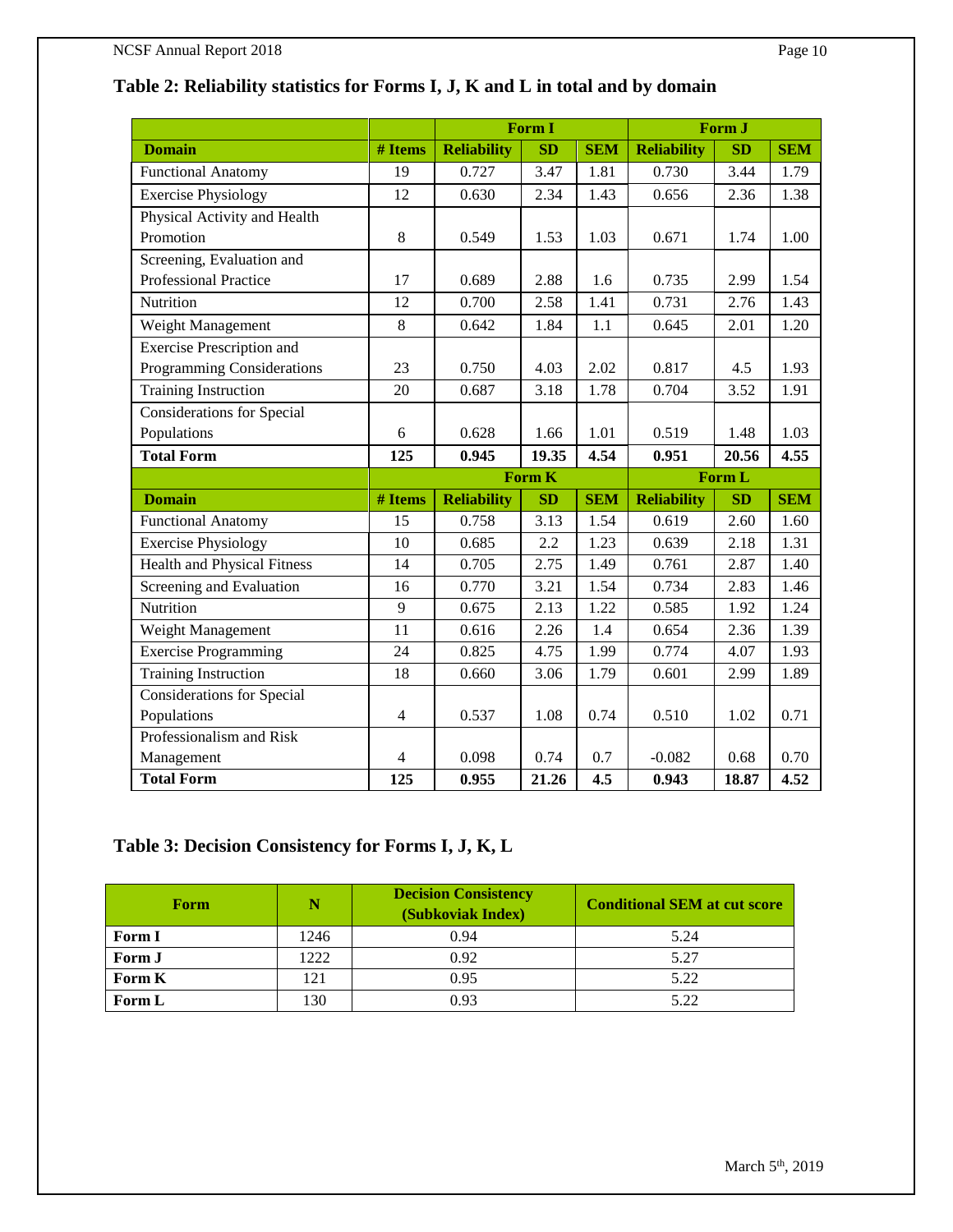### **SUMMARY OF STATISTICAL ANALYSIS**

The overall passing rates for the NCSF CPT exam in 2018 are about 77.43%. The average total raw score of the NCSF CPT exam was 88.53 for Form J, 88.15 for Form J, 87.26 for Form K and 89.09 for Form L. The standard deviation of the total raw score ranged from 18.87 to 21.26 across the four forms. The reliability coefficients of the NCSF CPT exam forms in 2018 are all above 0.90 and the SEMs for the two forms showed to be stable and acceptable from the comparison with the previous year's outcomes.

The total number of NCSF certified personal trainers at the time of this report is 8,236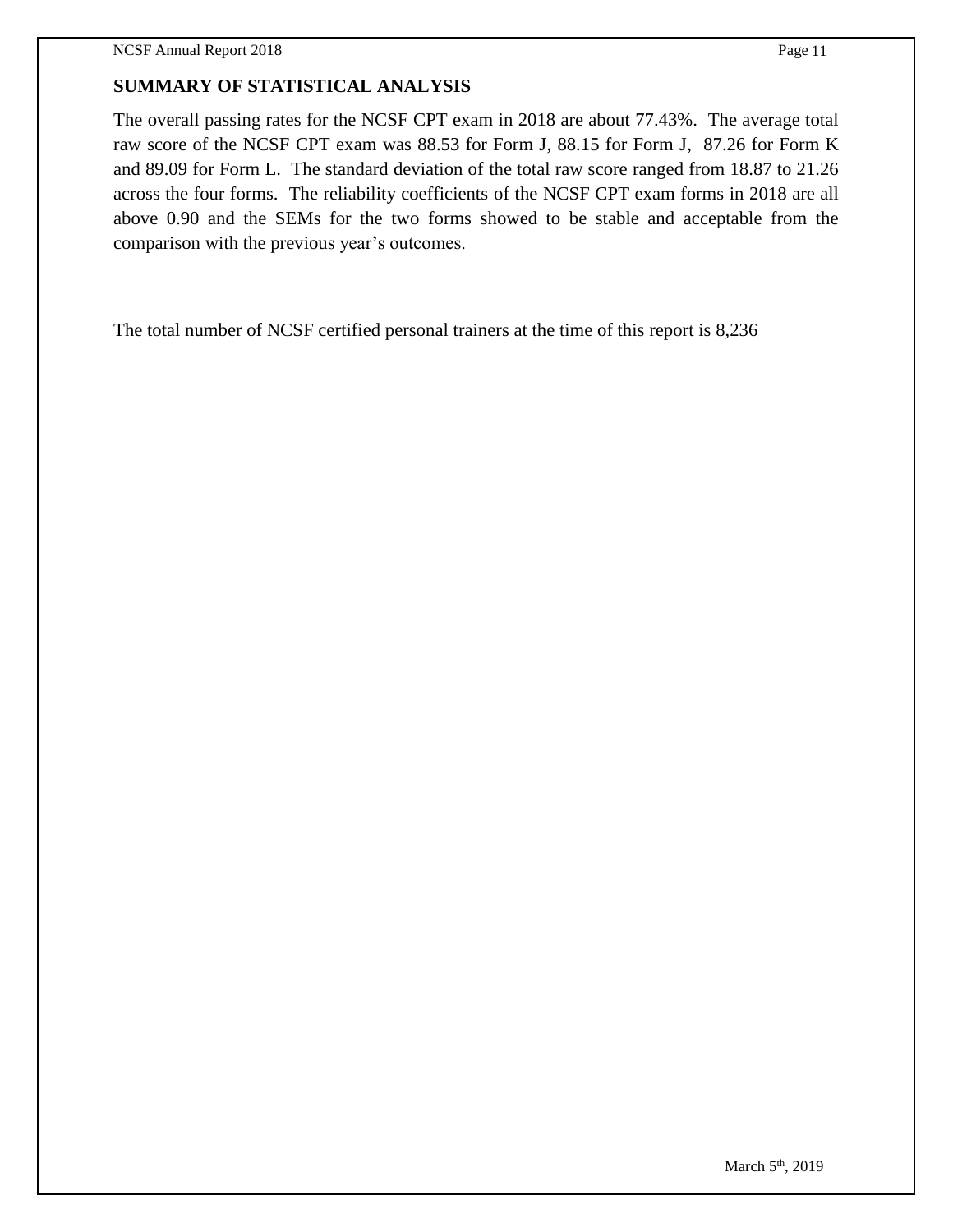# **References**

Cronbach, L. J. (1951). Coefficient alpha and the internal structure of tests. *Psychometrika. 16*, 297-334.

Subkoviak, M. (1976). Estimating reliability from a single administration of a criterion referenced test. *Journal of Educational Measurement, 13(4)*, 7-10.

**Appendix A**

### **Subkoviak (1976) Documentation**

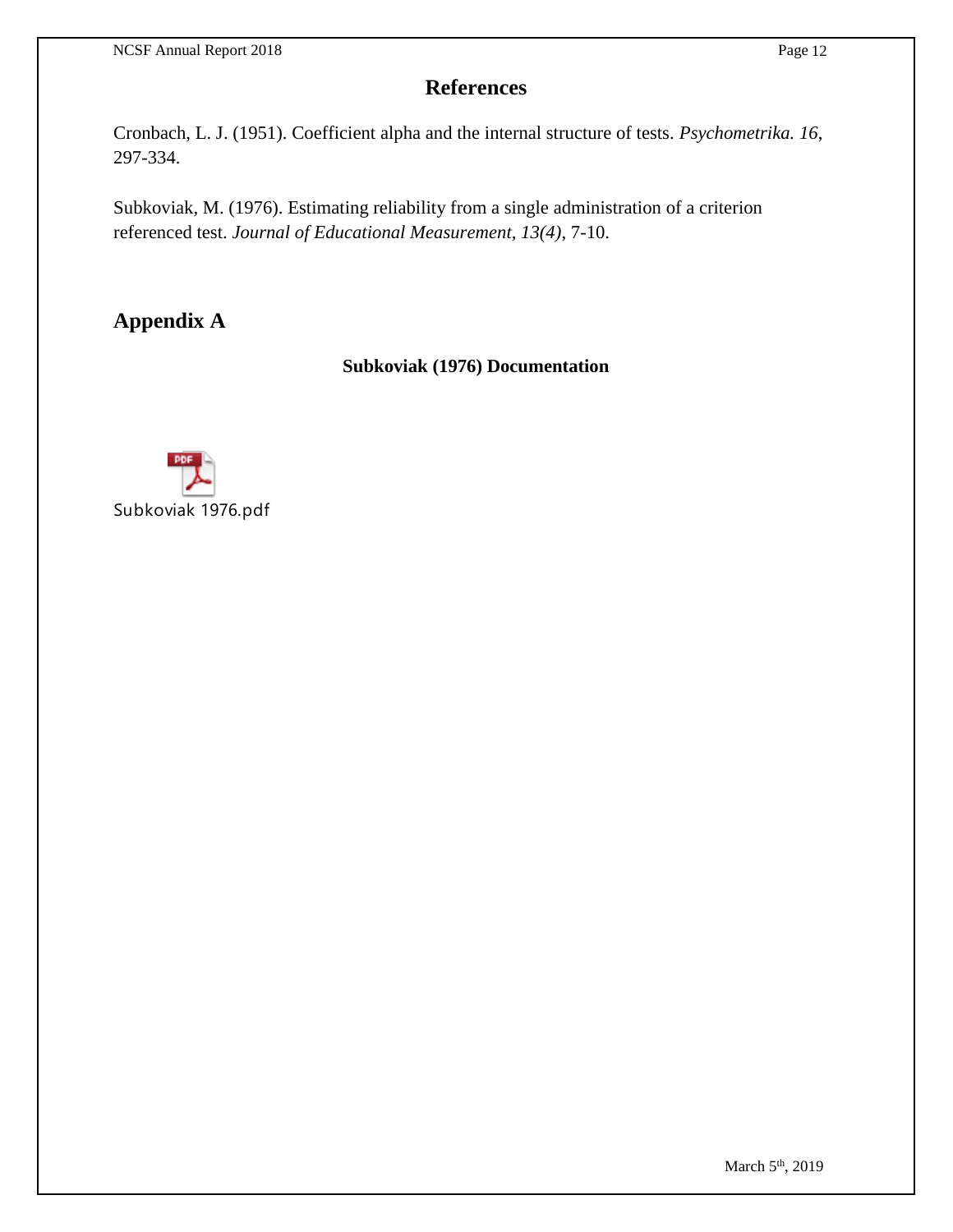# **CERTIFIED STRENGTH COACH**

#### **BACKGROUND**

The National Council on Strength and Fitness (NCSF) is a professional, member-driven, education and credentialing organization for personal trainers, exercise science as well as strength and conditioning professionals. The NCSF is committed to serving the public through research, service, and advancement of the exercise profession.

The NCSF sponsors the Certified Strength Coach examination. The purpose of this report is to document the test and item analysis performed by Prometric Test Development Solutions in an effort to evaluate the psychometric quality of the examination for the year 2018.

#### **COMPREHENSIVE TEST DEVELOPMENT**

In cooperation with Prometric Test Development Solutions, the NCSF develop and administers a legally defensible, psychometrically sound examination. The processes and procedures used to develop and maintain these exams are summarized in the table below.

|                     | <b>Job Analysis</b>                     | Define the tasks, knowledge, and skill important for performing the specified<br>role                                           |
|---------------------|-----------------------------------------|---------------------------------------------------------------------------------------------------------------------------------|
| Test Design         | <b>Test</b><br>Specifications           | Subject matter experts (SMEs) review the importance and determine how many<br>items should be written to each objective         |
|                     | <b>Test Definition</b>                  | Defines the purpose, scope, target population, general topics, duration, number<br>of forms, number of items and types of items |
|                     | <b>Item Writing</b>                     | Provide training on item writing to meet the test specifications and amounts<br>listed in the blueprint                         |
| Development<br>Item | <b>Technical Item</b><br><b>Reviews</b> | Review items for language and technical accuracy                                                                                |
|                     | <b>Item Analysis</b>                    | Compute statistics that measure item performance                                                                                |
|                     | <b>Item Selection</b>                   | Assign items for inclusion on final forms, discarding or rewriting                                                              |
| Psychometrics       | Form Assembly                           | Distribute items across forms so that each form meets the specifications of the<br>blueprint plan and remain equally difficult  |
|                     | <b>Beta Test</b>                        | Evaluate items and examinations before scored use                                                                               |
|                     | <b>Standard Setting</b>                 | Set the cut score                                                                                                               |
| In-service          | <b>Maintain Exams</b>                   | Conduct ongoing analysis of item and test statistics and revise test periodically                                               |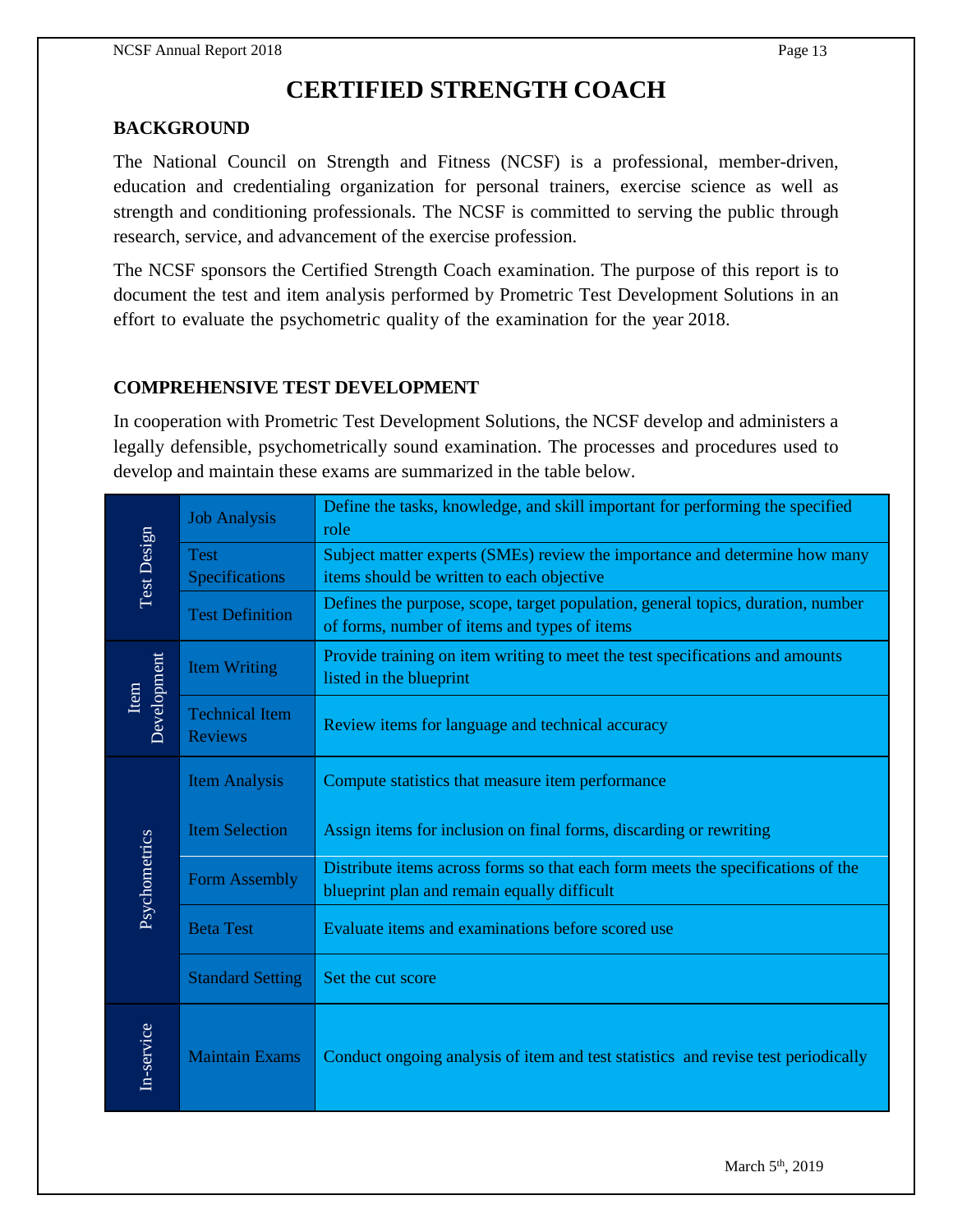NCSFBC test design process starts by conducting a job analysis. Job analysis is designed to determine the tasks performed on a job as well as the critical knowledge and/or skills needed to adequately perform those tasks. For purposes of developing NCSF examinations, the job analysis identified important tasks and knowledge necessary for competent performance as a strength coach. Job analysis is also a highly appropriate and useful method for gathering information to inform continuing education and professional development efforts.

#### **ITEM DEVELOPMENT: VALID PROCESSES FOR DEVELOPING TEST ITEMS**

The NCSF and Prometric work together to write relevant examination items and construct valid test forms according to the approved test specifications. Prometric test developers assists NCSF subject-matter experts in writing and reviewing exam items to achieve the following outcomes:

- The option indicated as the item key has been correctly identified.
- The language of each item is clear and unambiguous.
- The item is appropriately classified in terms of the test plan or blueprint; and valid references have been provided.
- Items are appropriately difficult and not encumbered with irrelevant sources of difficulty (such as inappropriately complex sentence construction or difficult vocabulary).
- Items are free from content inaccuracies.
- Language, symbols, words, phrases, or examples that can be regarded as sexist, racist, or otherwise potentially offensive, inappropriate, or negative toward any group is identified and removed. Additionally, each item is reviewed for possible bias in language or social context.

### **PSYCHOMETRICALLY SOUND TEST CONSTRUCTION PROCESSES FOR VALID EXAMS**

NCSF approved examination items are assembled into multiple test forms in accordance with the pre-determined test specifications, ensuring that the appropriate number of items from each knowledge, skill or ability area is incorporated in to each form. As one or more test forms are assembled, pretest and operational test item data is used to anticipate the statistical characteristics of each form. This data is used to verify adequate test functioning and test form comparability. Test analysis assures that test forms exhibit expected pass rates, adequate reliability and pass/fail decision consistency, tolerable measurement error, expected item response consistencies and interrelationships between test parts, adequate response times and comparability between forms. These attributes are critical to valid interpretation and use of test scores.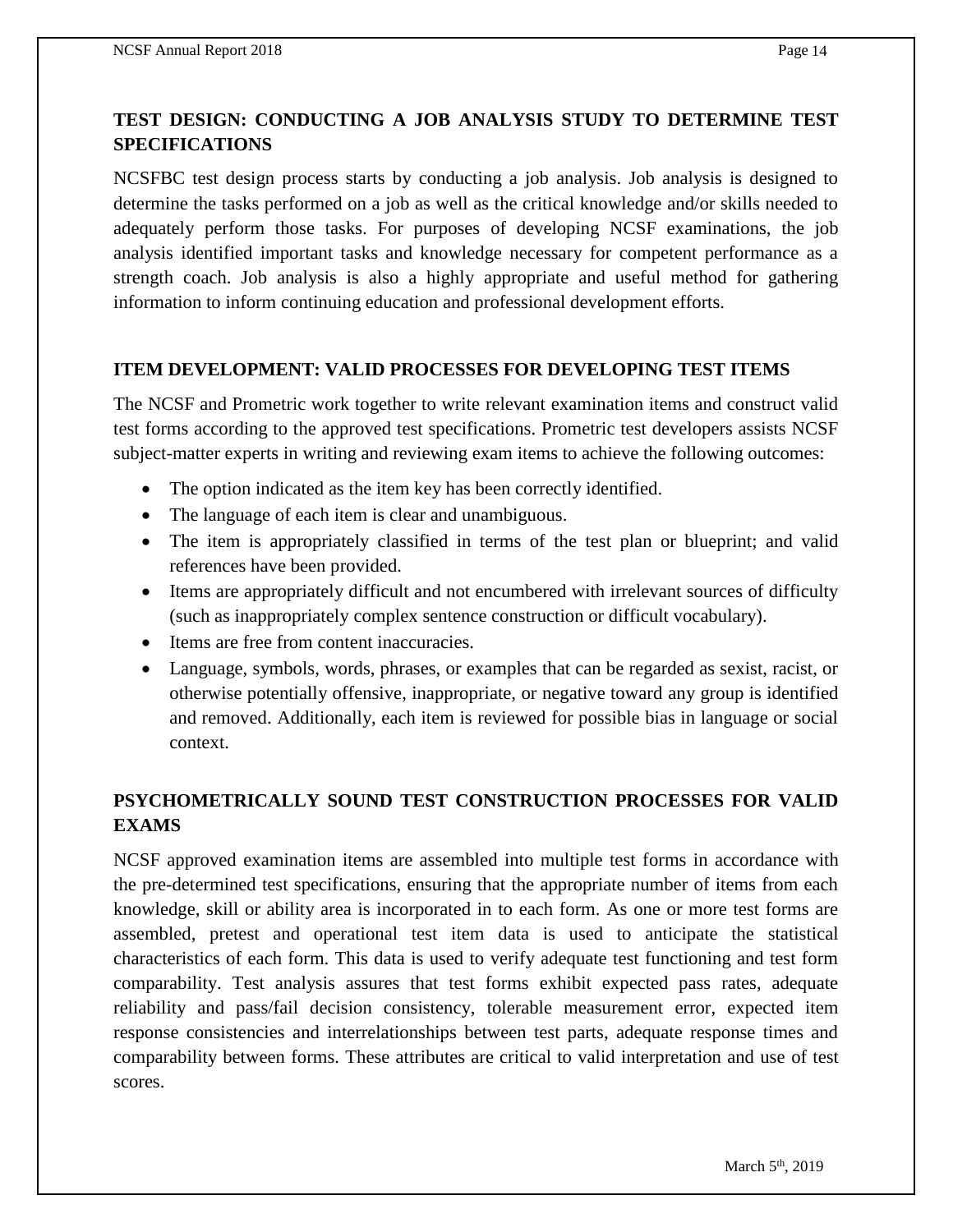### **ITEM ANALYSIS FOR EXAM MAINTENANCE**

A key contributor to examination validity is regular analysis of exam-level and item-level statistics. Prometric's staff of expert psychometricians analyze NCSF examination items and produce detailed item analysis reports for test review and development meetings. There are four main objectives of classical item analysis:

1. Confirm that each item has an expected and appropriate level of difficulty.

2. Determine the degree to which performance on each item is an indicator of performance on the overall test (discrimination).

3. Determine if candidates are selecting or constructing an answer to the item in a way that is consistent with a well-formed test item.

4. Establish item parameter estimates for assigning items appropriately to test forms.

Item analysis generates statistics that assess item and exam performance against the above objectives. These statistics allow our analysts to observe item-level and exam-level characteristics, such as:

- The proportion of candidates answering each question correctly.
- The correlation between the question score (correct or incorrect) and the total test score.
- The correlation between distracters and the total test score.
- The average score for the total test and each of its subsections.
- The pass ratio for each test.
- The reliability of each test.

## **STANDARD SETTING PROCESS TO DETERMINE A PASSING SCORE FOR EACH EXAM**

The NCSF establishes and validates an appropriate minimum passing score for each examination using the Modified Angoff and Beuk Relative-Absolute Compromise methodologies for standard setting. It is extremely important to set the cut score appropriately for each examination. If the cut score is set too high, qualified people will fail the examination. If the cut score is set too low, unqualified candidates will pass. The cut score is a policy judgment, but it must be defensible because of the societal and personal consequences that flow from it. The NCSF ensures that the established cut score is reasonable and is based on qualified judgment and empirical evidence.

### **THE CERTIFIED STRENGTH COACH EXAM**

The Certified Strength Coach exam is a computer-based test. Candidates need to complete the examination within 180 minutes. One form was in the field in 2018. This form consisted of 150 multiple-choice items, 125 of which were scored and 25 were unscored. The cut score to pass the examination was 75 of operational items.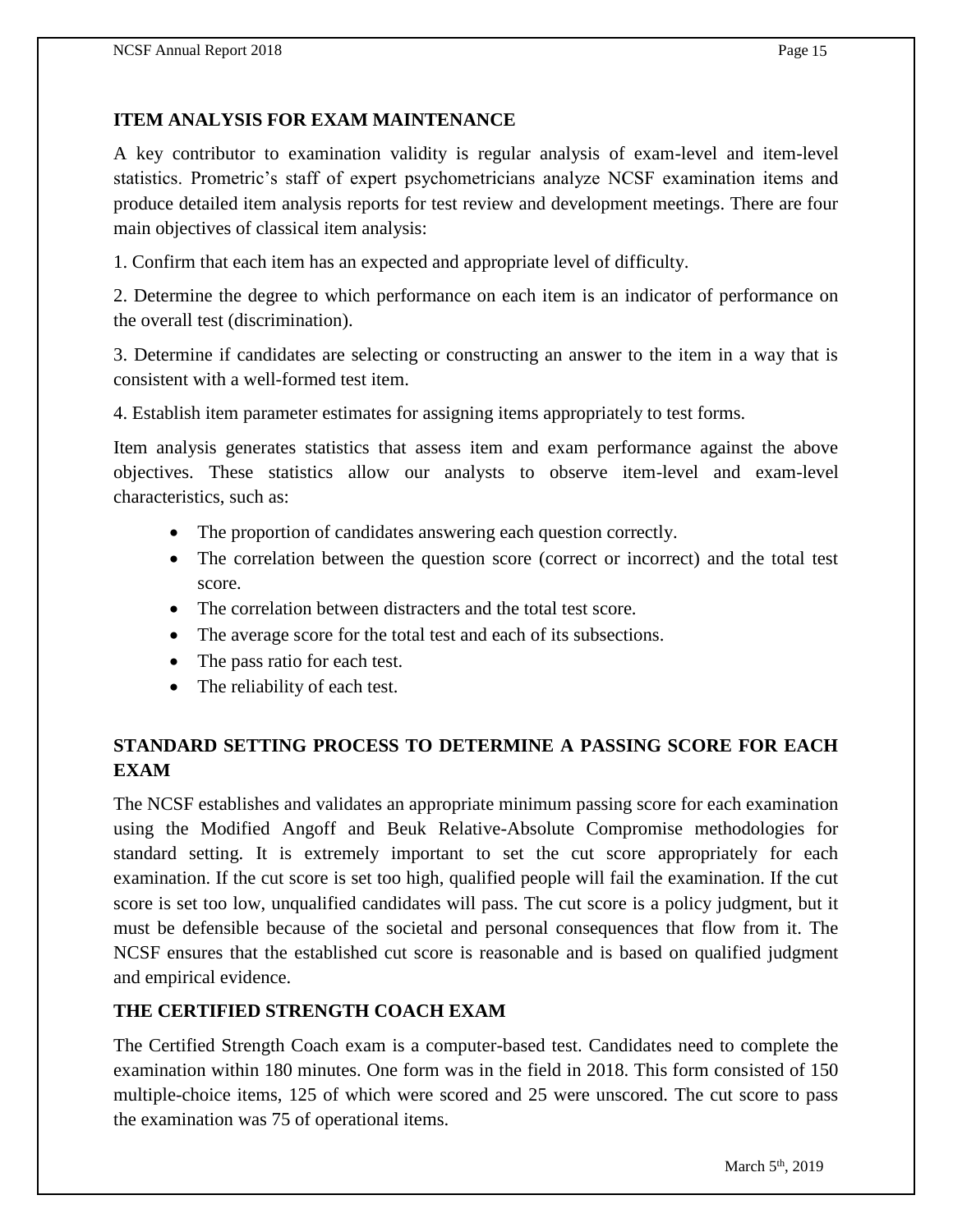# **TEST ANALYSIS**

Table 1 provides the summary statistics of the NCSF CSC examination. The table includes the total number of candidates, pass rate, the number of scored (operational) items in the examination, the score range (i.e., minimum and maximum total raw score), the median score, the mean score, the standard deviation of scores, and the skewness and kurtosis of the score distribution. The overall proportion of candidates passing the NCSF CSC in the reporting period 2018 was 0.548 or 54.8% given the cut score (percentage cut =  $60\%$ ; raw cut = 75).

The skewness indicates the degree of asymmetry in the distribution of scores. A positive value indicates that the tail of the distribution stretches toward higher scores; a negative value indicates that the tail extends toward the lower scores. The kurtosis indicates the degree of peakedness in a distribution of scores. A perfectly normal distribution has a kurtosis value of 3.0 and skewness value of 0. Figure 1 and Figure 2 show the score distribution of the NCSF CSC examination is close to normal (skewness values is -0.32 & kurtosis is 3.30).

|      | Table 1: NCSF CSC Exam Summary Test Statistics, January 1, 2018 – December 31, |  |  |
|------|--------------------------------------------------------------------------------|--|--|
| 2018 |                                                                                |  |  |

|                                     | <b>CSC1</b> |
|-------------------------------------|-------------|
| Number of candidates                | 217         |
| Proportion passing                  | 0.548       |
| # of operational Items              | 125         |
| Maximum score                       | 111         |
| Median score                        | 76          |
| Minimum score                       | 12          |
| Mean score                          | 75.91       |
| <b>Standard Deviation of scores</b> | 16.63       |
| <b>Skewness</b>                     | $-0.32$     |
| Kurtosis                            | 3.30        |
| <b>Summary Item Statistics</b>      |             |
| Mean Item Difficulty $(P+)$         | 0.61        |
| St. Dev. of Item Difficulty         | 0.18        |
| Mean Biserial Correlation           | 0.39        |
| St. Dev. of Biserial Correlation    | 0.16        |

Table 1 also includes the mean and the standard deviation for the item difficulty index (P+) and two item discrimination measures, mean point-biserial correlation and mean biserial correlation. The difficulty index indicates the proportion of candidates that answered the item correctly. The mean P+ is the average of the proportions of candidates answering the items correctly averaged across all items included in the score. The standard deviation P+ is the standard measure of dispersion of P+ values around the mean P+.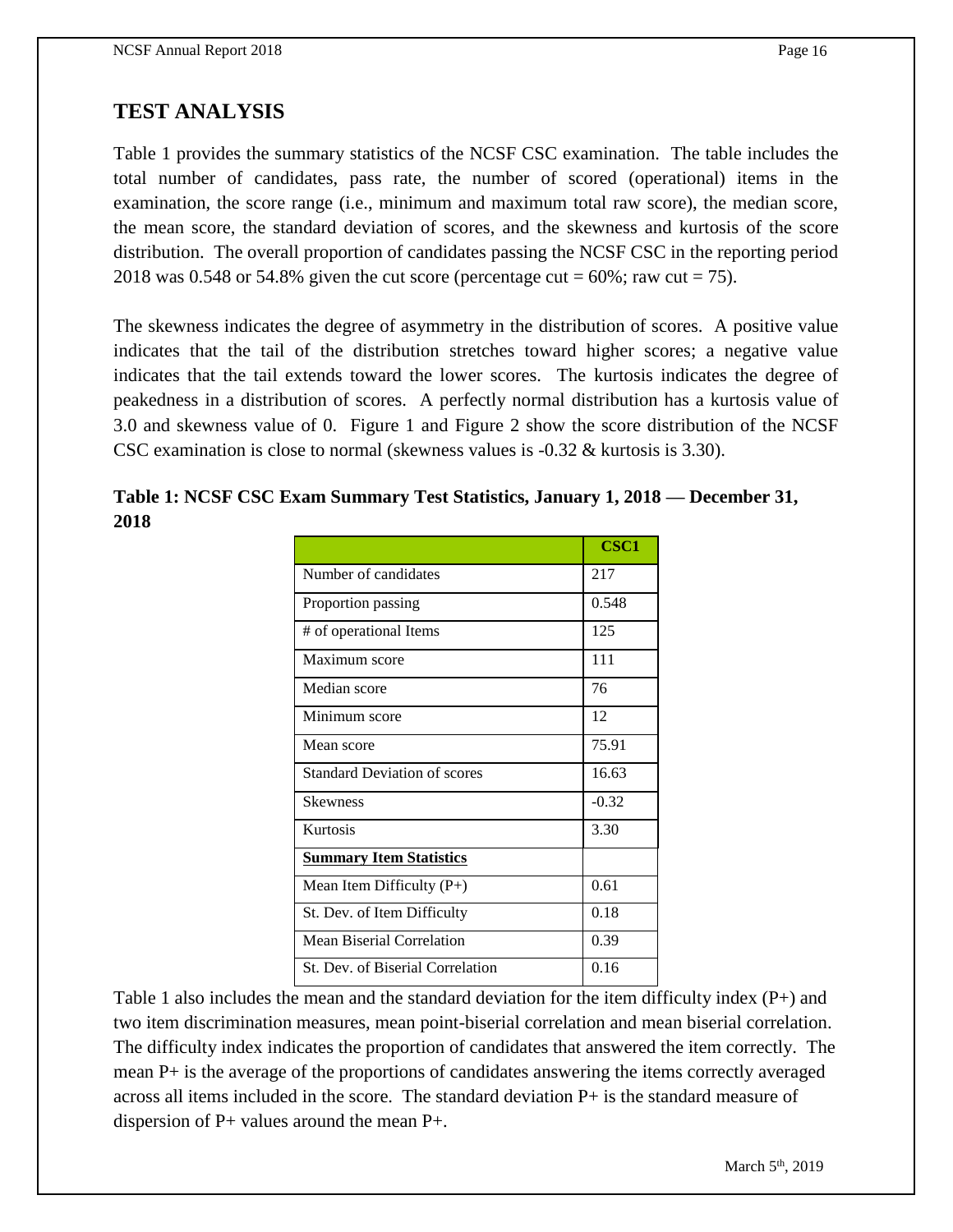#### NCSF Annual Report 2018 Page 17

The point-biserial correlation is the Pearson Product-Moment correlation. It correlates how candidates score on individual dichotomously-scored (correct or incorrect) items with how they score on the exam overall, so it is called an item-total correlation and is an indication of how well individual items discriminate between higher ability and lower ability candidates. A high positive point-biserial correlation suggests that candidates who performed well on the item also performed well overall, while candidates who did not perform well on the item did not perform well overall. The mean point-biserial correlation is the average of the item-total correlations averaged across all items included in the score. Biserial correlation is another kind of item-total correlation that is used with a dichotomized variable (correct vs. incorrect item scores) and a continuous variable (total scores). It assumes the continuous variable is normally distributed, tends to be systematically larger than the point-biserial correlation, and differs from the pointbiserial correlation more at the extremes of the distribution. The standard deviation of a biserial correlation is the standard measure of dispersion of biserial correlations around the mean biserial correlation.



**Figure 1: NCSF CSC Exam Score Frequency Distribution Jan 1, 2018 to December 31 2018**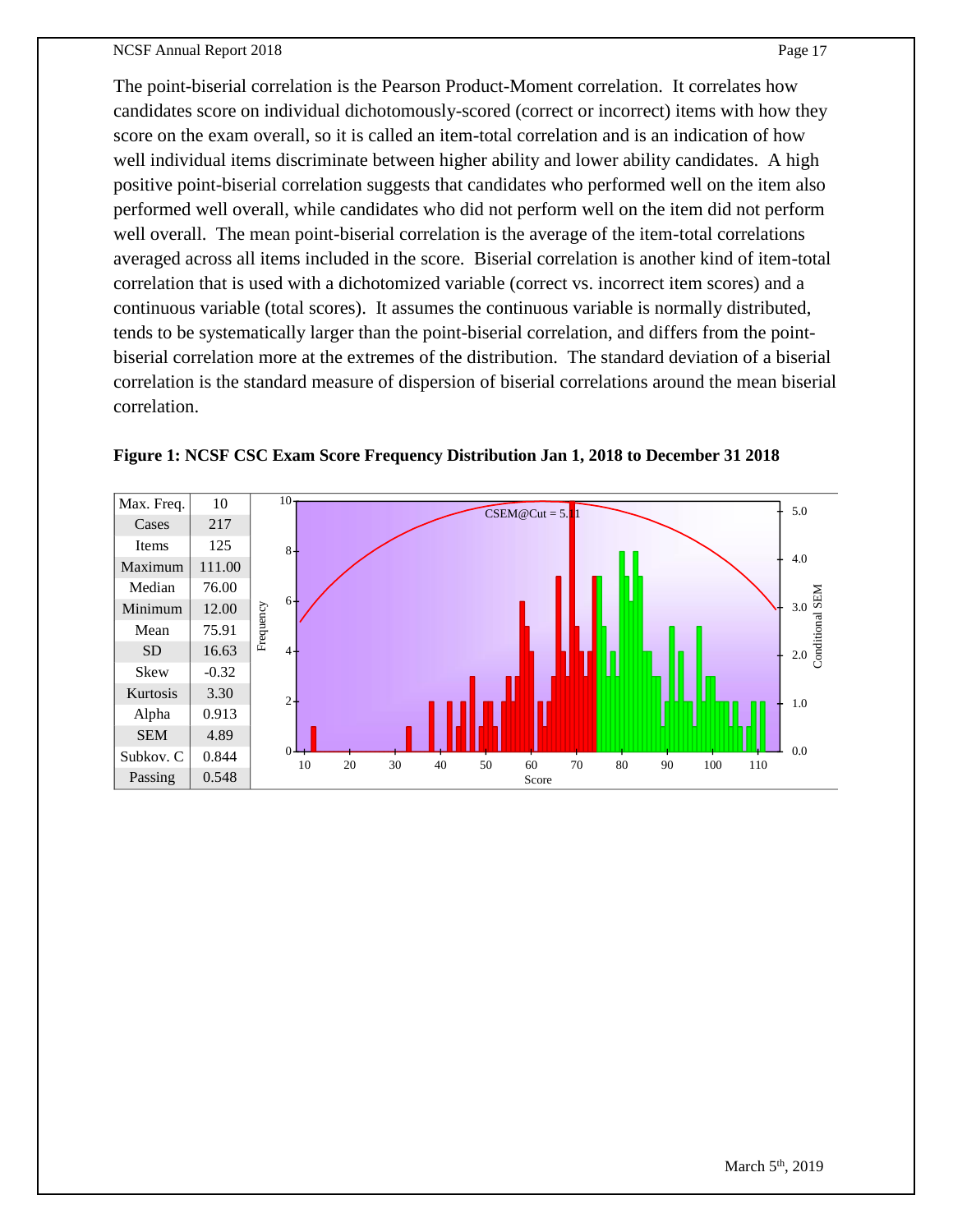# **RELIABILITY AND DECISION CONSISTENCY STATISTICS**

Internal consistency reliability estimates were computed using Cronbach's coefficient alpha (Cronbach, 1951) among each of the scales in the test, given by:

$$
\alpha_X = \frac{n}{n-1} \left( 1 - \frac{\sum S_i^2}{S_x^2} \right)
$$

where *n* is the number of items,  $\sum S_i^2$  is the sum of the item variances, and  $S_X^2$  is the variance of score *X.* Cronbach's alpha is a generalization of the KR20 when data are dichotomous.

The SEM is an estimate of the standard deviation of the distribution of observed scores around the true score. The SEM can be interpreted as an index of expected variation occurring if the same examinee was tested repeatedly on different forms of the same test without benefiting from practice or being hampered by fatigue.

The SEM of a raw score is computed from the reliability estimate  $(a_x)$  and the standard deviation  $(SD_x)$  of the scores by the formula:

$$
SEM_X = SD_X \sqrt{1 - \alpha_X}
$$

Table 2 below presents the internal consistency reliability estimate (KR-20) and the associated standard error of measurement for the total Form CSC1 and for each domain and for the total.

Table 3 below reports the Decision consistency. Decision consistency measures the extent to which classifications based on test scores match the decisions based on scores from a second, parallel form of the same test. The single decision consistency estimates using formula presented by Subkoviak (1976) and the conditional SEM (CSEM) at the cut score are reviewed.

Decision consistency estimates were computed using the Subkoviak statistic. The Subkoviak statistic provides an estimate of the decision consistency of a pass/fail decision. Using the passing score selected, it estimates the probability that an individual would receive the same decision on two separate administrations of the test. The Subkoviak C statistic uses KR-20 (Alpha) as a reliability estimate and assumes that scores are characterized by the compound binomial distribution. The Subkoviak C is estimated as suggested by Lord and Novick (1968, p. 525).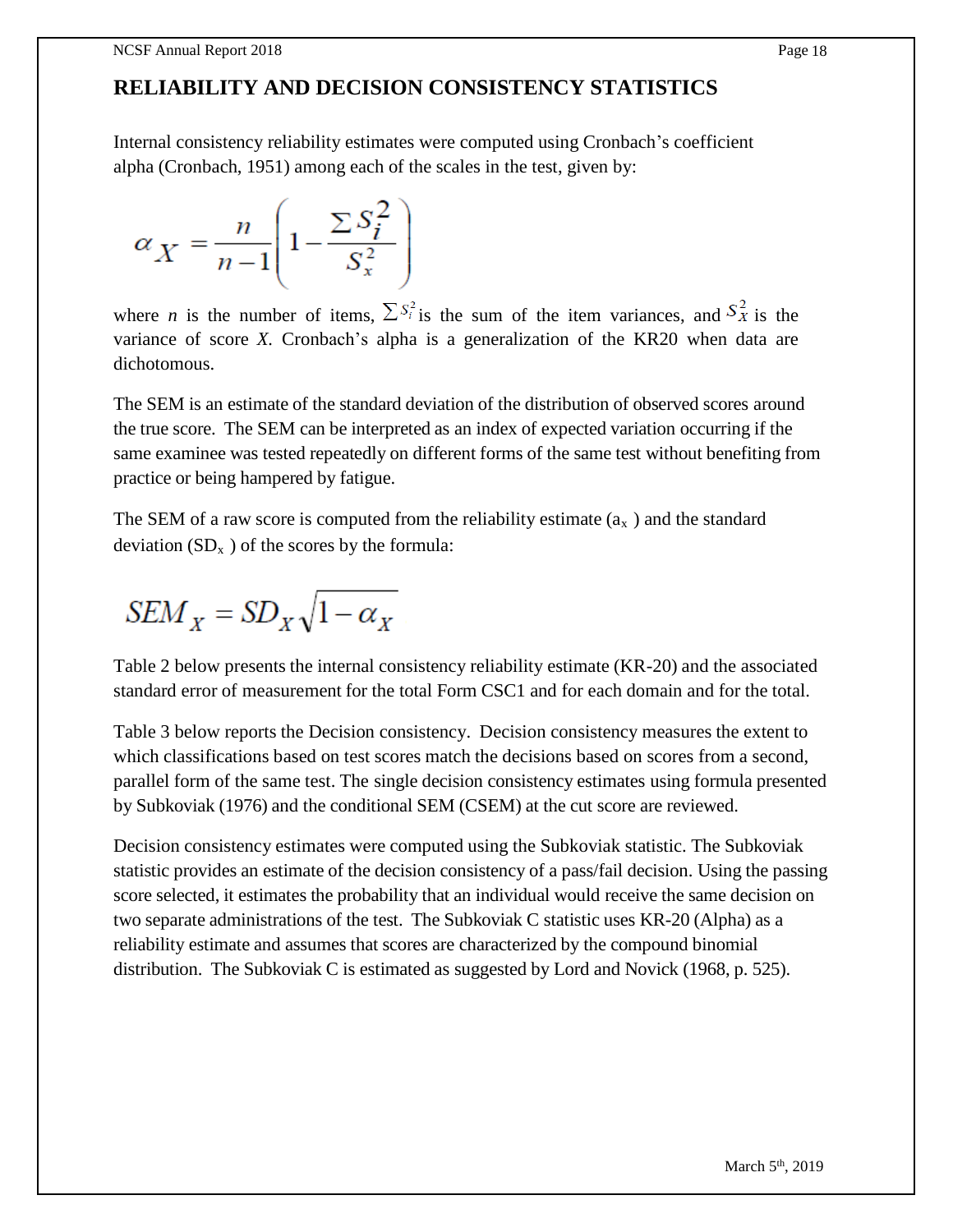### **Table 2: Reliability and SEM statistics for CSC1 in total and by domain**

|                                              | #            | <b>Form I</b>                                |           |            |  |
|----------------------------------------------|--------------|----------------------------------------------|-----------|------------|--|
| <b>Domain</b>                                | <b>Items</b> | <b>Reliability</b><br>(Cronbach's $\alpha$ ) | <b>SD</b> | <b>SEM</b> |  |
| <b>Functional Anatomy and Biomechanics</b>   | 19           | 0.635                                        | 3.01      | 1.81       |  |
| Sport Metabolism                             | 13           | 0.574                                        | 2.46      | 1.60       |  |
| Performance Assessment and Evaluation        | 16           | 0.595                                        | 2.70      | 1.72       |  |
| Nutrition and Ergogenic Aids                 | 10           | 0.52                                         | 1.87      | 1.30       |  |
| Advanced Programming for Sport               | 25           | 0.549                                        | 3.44      | 2.31       |  |
| Training Techniques for Athletic Performance | 25           | 0.694                                        | 4.00      | 2.21       |  |
| Injury Prevention and Return to Play         | 11           | 0.607                                        | 2.22      | 1.39       |  |
| Professionalism and Risk Management          | 6            | 0.273                                        | 1.31      | 1.11       |  |
| <b>Total Form Reliability Statistics</b>     | 125          | 0.913                                        | 16.63     | 4.89       |  |

### **Table 3: Decision Consistency for CSC1**

| Form        |     | <b>Decision Consistency</b><br>(Subkoviak Index) | <b>Conditional SEM at cut score</b> |
|-------------|-----|--------------------------------------------------|-------------------------------------|
| <b>CSC1</b> | 217 | 0.84                                             | 5.11                                |

# **SUMMARY OF STATISTICAL ANALYSIS**

The overall passing rates for the NCSF CSC exam in the period January 1, 2018 to December 31, 2018 is about 54.8%. The average total raw score of the NCSF CSC exam is 75.91. The standard deviation of the total raw score is 16.63. The reliability coefficient of the NCSF CSC exam is above 0.90 and the SEMs for the exam is acceptable.

The total number of NCSF certified strength coachs at the time of this report is 328